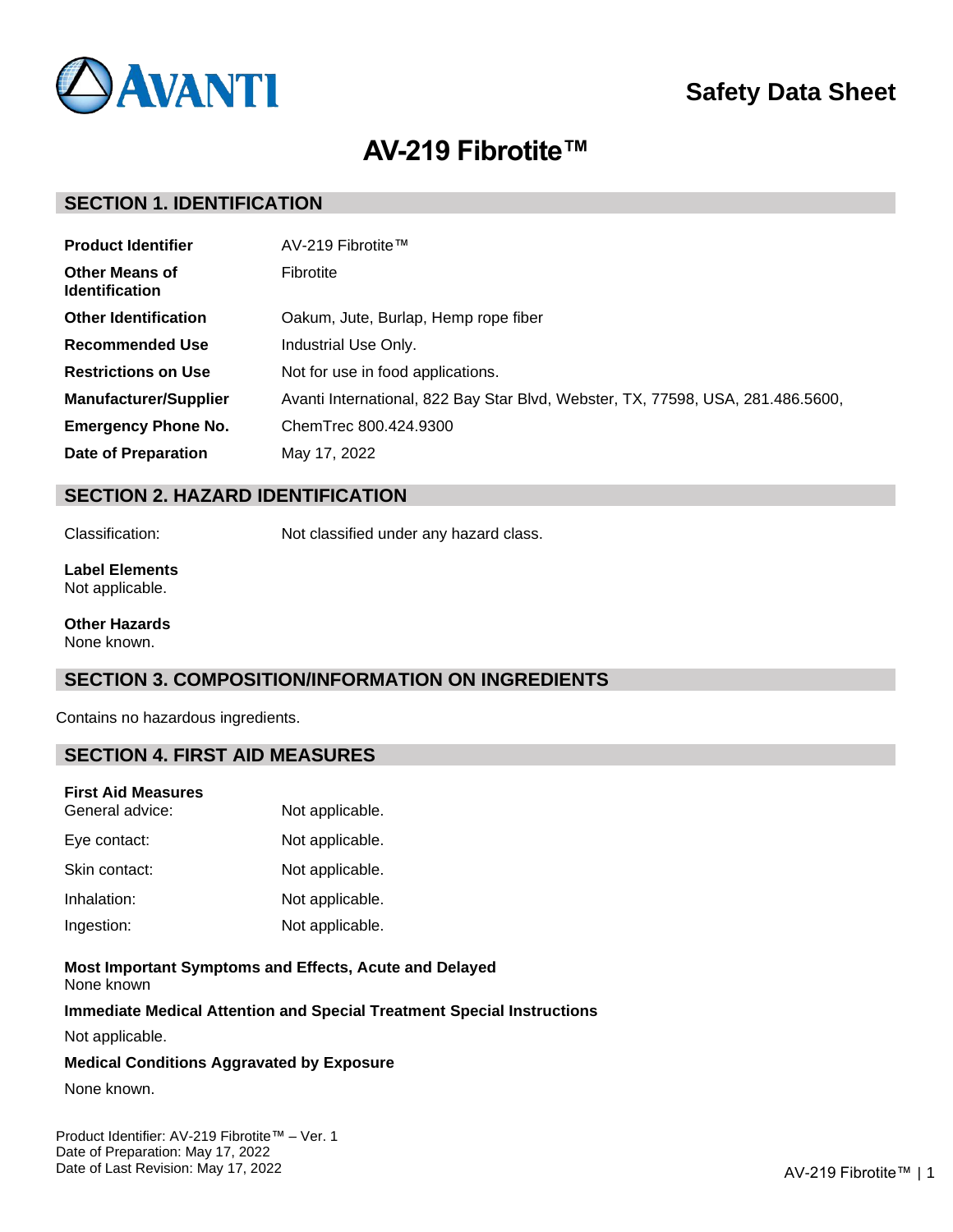# **SECTION 5. FIRE FIGHTING MEASURES**

#### **Extinguishing Media**

Suitable: Dry chemical, alcohol foam or water spray. Unsuitable: None known.

# **Specific Hazards Arising from the Product**

Special hazards: Dry twisted jute will burn if exposed to open flame

## **SECTION 6. ACCIDENTAL RELEASE MEASURES**

**Personal Precautions, Protective Equipment, and Emergency Procedures** No special precautions are necessary.

### **Environmental Precautions**

None known.

**Methods and Materials for Containment and Cleaning Up**

Not applicable.

## **SECTION 7. HANDLING AND STORAGE**

#### Keep dry before usage.

## **SECTION 8. EXPOSURE CONTROLS/PERSONAL PROTECTION**

Appropriate Engineering **Controls** The hazard potential of this product is low. General ventilation is usually adequate.

#### **Individual Protection Measures**

| Eyes/face protection:   | Not required but it is good practice to wear safety glasses/goggles. |
|-------------------------|----------------------------------------------------------------------|
| Skin/hand protection:   | Not required but it is good practice to wear safety gloves.          |
| Respiratory protection: | Dust. Wear dust mask for fibers.                                     |

## **SECTION 9. PHYSICAL AND CHEMICAL PROPERTIES**

| Appearance:                                 | Light brown rope, no odor |
|---------------------------------------------|---------------------------|
| Odor:                                       | No odor                   |
| Odor threshold:                             | Not applicable            |
| pH:                                         | Not applicable            |
| <b>Melting/freezing point:</b>              | Not applicable            |
| Initial boiling point and<br>boiling range: | Not applicable            |
| Flash point:                                | Not applicable            |
| Flash point method:                         | Not applicable            |
| <b>Evaporation rate:</b>                    | Not applicable            |
| Flammability (solid, gas):                  | Not applicable (liquid)   |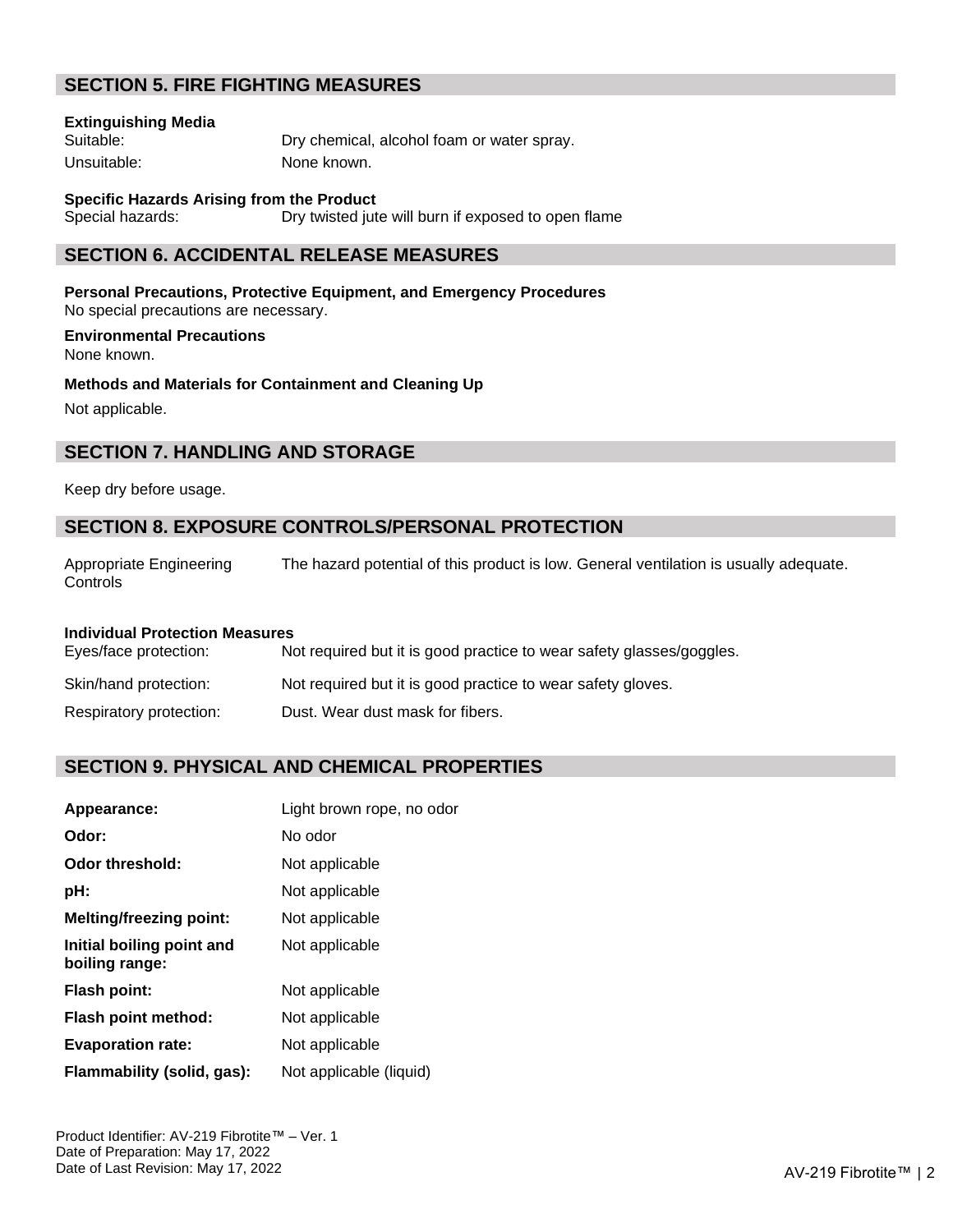| Vapor pressure:<br>Not applicable<br>Vapor density:<br>Not applicable |  |
|-----------------------------------------------------------------------|--|
|                                                                       |  |
|                                                                       |  |
| <b>Relative density:</b><br>Not applicable                            |  |
| Solubility:<br>Not applicable                                         |  |
| <b>Partition coefficient n-</b><br>Not applicable<br>octanol/water:   |  |
| Not determined<br>Auto-ignition temperature:                          |  |
| Not determined<br><b>Decomposition</b><br>temperature:                |  |
| <b>Viscosity:</b><br>Not applicable                                   |  |

# **SECTION 10. STABILITY AND REACTIVITY**

| Reactivity:                            | Not reactive under normal conditions of use. |
|----------------------------------------|----------------------------------------------|
| Chemical stability:                    | Normally stable.                             |
| Possibility of hazardous<br>reactions: | None.                                        |
| Conditions to avoid:                   | None known.                                  |
| Incompatible materials:                | None known.                                  |
| Hazardous decomposition<br>products:   | None known.                                  |

# **SECTION 11. TOXICOLOGICAL INFORMATION**

Not applicable.

# **SECTION 12. ECOLOGICAL INFORMATION**

Not applicable.

## **SECTION 13. DISPOSAL CONSIDERATIONS**

Disposal methods: Dispose of contents and container in accordance with local, regional, national, and international regulations.

## **SECTION 14. TRANSPORT INFORMATION**

Not regulated under US DOT Regulations. Not regulated under Canadian TDG regulations.

Environmental hazards Not applicable.

Special Precautions Not applicable. Transport in Bulk According to Annex II of MARPOL 73/78 and the IBC Code

Not applicable.